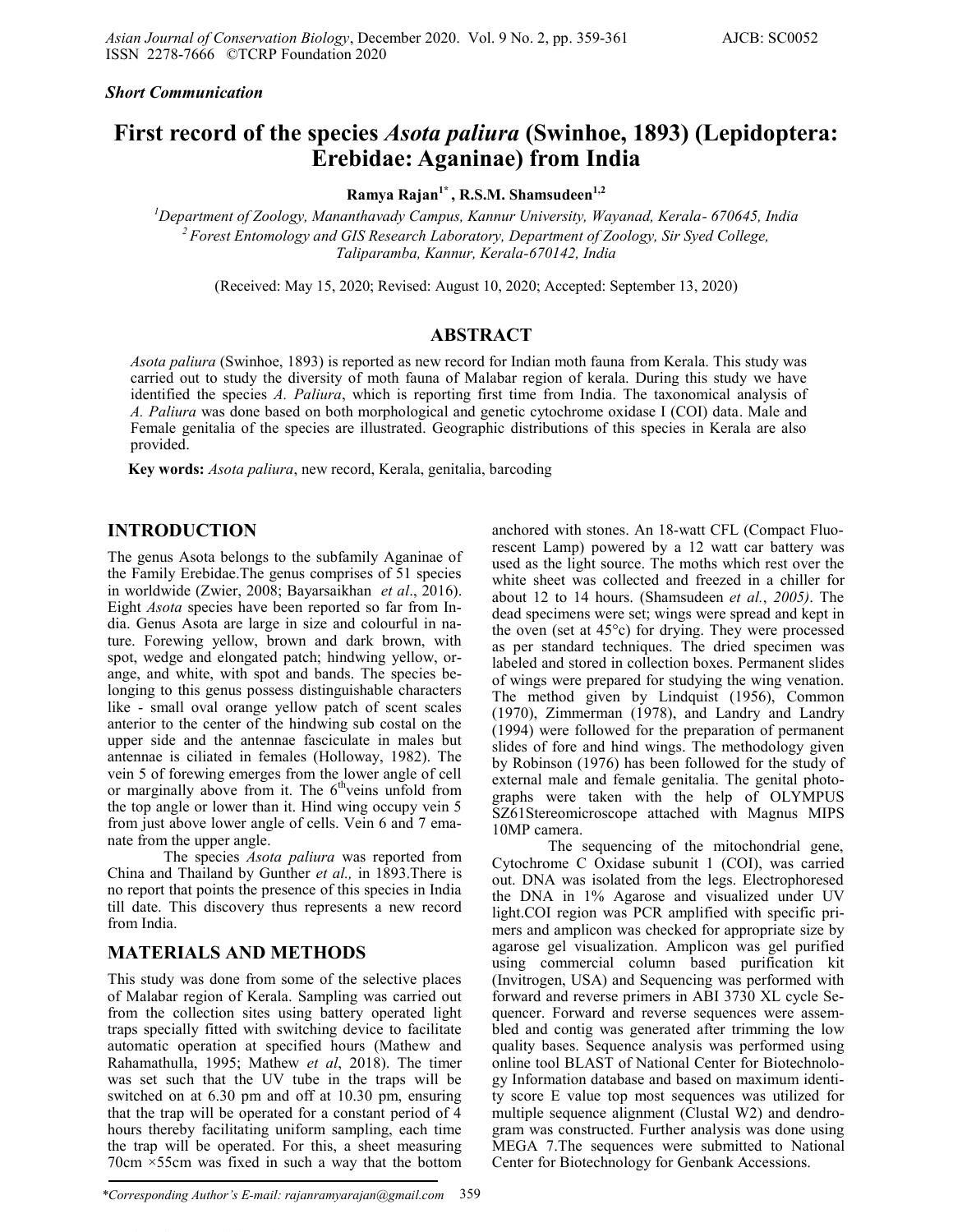### **RESULTS**

#### *Asota paliura* **(Swinhoe, 1893)** (Figure 1)

*Hypsa paliura* (Swinhoe, 1893)2(6):214, type locality: China: Nanchuan, type specimen: Syntypes, BMNH, London.

*Material examined:* India: Kerala. 1 female (Coll. Ramya Rajan); Banasura Shola forest, Wayanad *(11.4025*° N, 70.5537°E*)*. 2male, 1 female(Coll.Ramya Rajan &RSM Shamsudeen ); Sir Syed College campus, Taliparamba, 12.0383°N,75.3675°E.1 male(Coll.Ramya Rajan &RSM Shamsudeen) Muyyam, (12.0263°N, 75.3866°E). 1 Female (Coll.Ramya Rajan &RSM Shamsudeen) kozhummal, (12.1790°N, 75.2173°E).





*Systematic Diagnosis***:** Fore wing is dark greyish brown in colour; six-eight black spots at the base, a boardmedial white colouration from the basal ochreous patch, expanding outwards, with dentations along veins 2, 3, and 4, the dentation in vein 2 nearly reaching the outer margin; sometimes a white spot at the lower margin of the areole, vein 1 white, and in the females all the upper veins white. Hind wings are creamy whitish, with three large and two small black spots in a triangle shape, one at end of cell, the ether two in the disk; marginal border black, divided by white veins and with a white gap at end of vein 2, the band net reaching the anal angle., the hindwing has broken form of the black marginal band. Abdomen is orange yellow in colour, segmental black spots down the center of the abdomen, Antennaeblack, long and slender with 1.3-1.6cm length. $\circ$   $\circ$ Palpi, head,

body, and base of fore wings ochreous; palpi with a black spot at base, a black tip to second joint, and last joint entirely black with some white marks towards its base;a black spot on each side of the collar, a black spot on each side of the thorax in front, two down the centre. The Male genitalia, valva simple, elongate; aedeagus usually short, broad,vesica large, with small group of cornuti or single cornutus. Female genitalia ductus bursae not sclerotized basally, appendix bursae very strongly sclerotized, corpus bursae withCircular signa or absent.

*Global Distribution***:** China: (Chong, Ginfu Shan, Hainan, Wuzhi Shan mts, Dao He ling mts, Hubei, Changyang, Wusharglin, Hupeh, Wuhan, Shaannxi, Daba Shan, Shou Shan, Sichuan, Daxue Shan mts., Gongga Shan, Kwei-chou, Maupin, Moxi, Szetschwan, Ta tsienlu, Yunnan, Yunxian, Daxing, Dali, Lincang, Xishangbanna, Dai Puwen, Simao, Tibet, Menia); Thailand:(Chang Mai, Changwat Nan, Bo Luang,Vietnam, Mt Fan-si-pan, Cha-pa, Yen Bai, Anchy) (JHH Zwier, 2018);India-Kerala-Malabar region: Banasura shola forest,Wayanad(11.4025°N,70.5537°E) Taliparamba, (12.0383°N,75.3675°E) Muyyam, (12.0263°N, 75.3866°E), Kozhummal, (12.1790°N,  $75.2173$ °E).

#### **Barcoding**

The access number to Genbank is MH992751.The mitochondrial DNA sequence (COI) of one of the paratypes is as follows:

#### *Contig:*



### **ACKNOWLEDGMENT**

The authors are grateful to, the principal of Sir Syed College, Taliparamba and the management for their great support and encouragement in this study and thankful to Ian J. Kitching of the Natural History Museum, London, and U.K for his valuable suggestions in this study. Thankful to JHH Zwier, Hengeloseweg, Netherlands for his great suggestions in this study. Gratefulto the Ministry of Environment, Forests and climatic changes (MoEF) for the great support and also to The Kerala Forest Department.

### **REFERENCES**

- Bayarsaikhan U., Na S.M., Bae Y.S. 2016. Review of the subfamily (Lepidoptera, Erebidae) from Cambodia. J Asia-Pac Biodiver 9:219–229.
- Gunther A C.L.G, William C, William F. 1893.The Annal and Magazine of Natural History.Taylor an Francis ,Vo.XII-Sixth series.